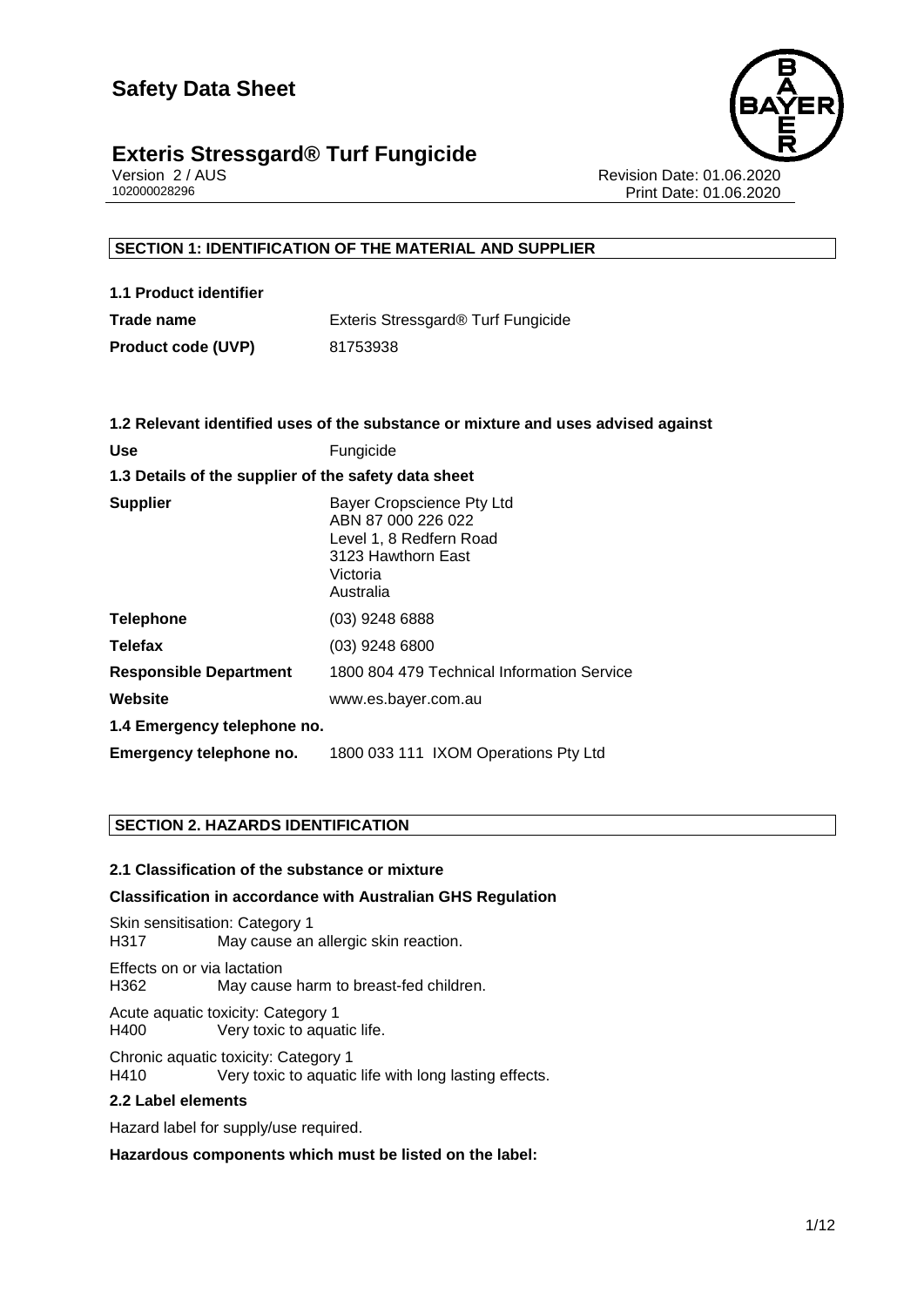## **Exteris Stressgard® Turf Fungicide** Version 2/AUS

Version 2 / AUS Revision Date: 01.06.2020 Print Date: 01.06.2020

**Fluopyram Trifloxystrobin** 

**Signal word:** Warning

#### **Hazard statements**

| H317 | May cause an allergic skin reaction.                  |
|------|-------------------------------------------------------|
| H362 | May cause harm to breast-fed children.                |
| H410 | Very toxic to aquatic life with long lasting effects. |

#### **Precautionary statements**

| P <sub>201</sub> | Obtain special instructions before use.                            |
|------------------|--------------------------------------------------------------------|
| P <sub>260</sub> | Do not breathe mist.                                               |
| P <sub>263</sub> | Avoid contact during pregnancy/ while nursing.                     |
| P <sub>264</sub> | Wash hands thoroughly after handling.                              |
| P <sub>270</sub> | Do not eat, drink or smoke when using this product.                |
| P <sub>280</sub> | Wear protective gloves/ protective clothing/ eye protection.       |
| P302 + P352      | IF ON SKIN: Wash with plenty of water.                             |
| $P333 + P313$    | If skin irritation or rash occurs: Get medical advice/attention.   |
| P <sub>501</sub> | Dispose of contents/container in accordance with local regulation. |

#### **2.3 Other hazards**

No other hazards known.

#### **SECTION 3. COMPOSITION/INFORMATION ON INGREDIENTS**

#### **Chemical nature**

Fluopyram/Trifloxystrobin 12.5:12.5 g/l Suspension concentrate (=flowable concentrate)(SC)

| Chemical name                             | CAS-No.     | Concentration [%] |
|-------------------------------------------|-------------|-------------------|
| Fluopyram                                 | 658066-35-4 | 1.19              |
| Trifloxystrobin                           | 141517-21-7 | 1.19              |
| iso-Tridecyl alcohol, ethoxylated,        | 73038-25-2  | $> 5.00 - 10.00$  |
| phosphated                                |             |                   |
| Alcohols, C12-16, ethoxylated (>5-15 EO)  | 68551-12-2  | $> 1.00 - 25.00$  |
| potassium hydroxide; caustic potash       | 1310-58-3   | $>= 0.50 - 2.00$  |
| 1,2-Benzisothiazol-3(2H)-one              | 2634-33-5   | $> 0.005 - 0.05$  |
| Other ingredients (non-hazardous) to 100% |             |                   |

#### **SECTION 4. FIRST AID MEASURES**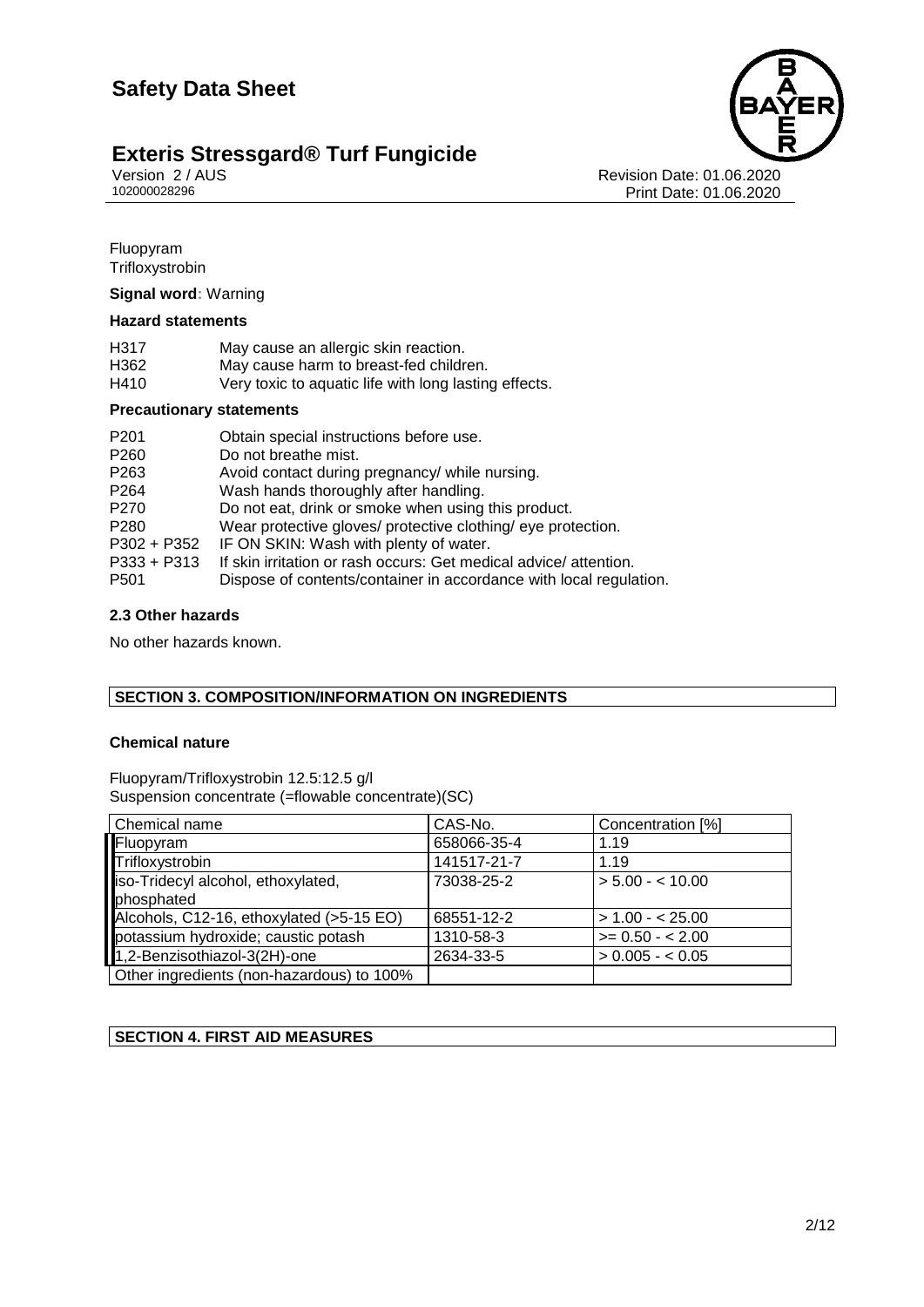

Version 2 / AUS Revision Date: 01.06.2020 102000028296 Print Date: 01.06.2020

**If poisoning occurs, immediately contact a doctor or Poisons Information Centre (telephone 13 11 26), and follow the advice given. Show this Safety Data Sheet to the doctor.**

| 4.1 Description of first aid measures                                          |                                                                                                                                                                                                                                                                                                           |  |  |  |
|--------------------------------------------------------------------------------|-----------------------------------------------------------------------------------------------------------------------------------------------------------------------------------------------------------------------------------------------------------------------------------------------------------|--|--|--|
| <b>General advice</b>                                                          | When possible, have the product container or label with you when<br>calling a poison control center or doctor or going for treatment.                                                                                                                                                                     |  |  |  |
| <b>Inhalation</b>                                                              | Move to fresh air. In case of respiratory arrest induce breathing with a<br>respiratory device. Seek medical advice. Call a physician or poison<br>control center immediately.                                                                                                                            |  |  |  |
| <b>Skin contact</b>                                                            | Take off contaminated clothing and shoes immediately. Wash off<br>immediately with plenty of water for at least 15 minutes. Call a<br>physician or poison control center immediately.                                                                                                                     |  |  |  |
| Eye contact                                                                    | Hold eye open and rinse slowly and gently with water for 15-20<br>minutes. Remove contact lenses, if present, after the first 5 minutes,<br>then continue rinsing eye. Call a physician or poison control center<br>immediately.                                                                          |  |  |  |
| Ingestion                                                                      | Call a physician or poison control center immediately. Rinse out mouth<br>and give water in small sips to drink. DO NOT induce vomiting unless<br>directed to do so by a physician or poison control center. Never give<br>anything by mouth to an unconscious person. Do not leave victim<br>unattended. |  |  |  |
| 4.2 Most important symptoms and effects, both acute and delayed                |                                                                                                                                                                                                                                                                                                           |  |  |  |
| <b>Symptoms</b>                                                                | No symptoms known or expected.                                                                                                                                                                                                                                                                            |  |  |  |
| 4.3 Indication of any immediate medical attention and special treatment needed |                                                                                                                                                                                                                                                                                                           |  |  |  |
| <b>Treatment</b>                                                               | Appropriate supportive and symptomatic treatment as indicated by the<br>patient's condition is recommended. There is no specific antidote.                                                                                                                                                                |  |  |  |

#### **SECTION 5. FIRE FIGHTING MEASURES**

| 5.1 Extinguishing media                                         |                                                                                                                                                                                                               |  |  |  |  |
|-----------------------------------------------------------------|---------------------------------------------------------------------------------------------------------------------------------------------------------------------------------------------------------------|--|--|--|--|
| <b>Suitable</b>                                                 | Water spray, Carbon dioxide (CO2), Foam, Sand                                                                                                                                                                 |  |  |  |  |
| Unsuitable                                                      | High volume water jet                                                                                                                                                                                         |  |  |  |  |
| 5.2 Special hazards arising<br>from the substance or<br>mixture | In the event of fire the following may be released:, Hydrogen fluoride,<br>Hydrogen cyanide (hydrocyanic acid), Hydrogen chloride (HCI),<br>Nitrogen oxides (NOx), Carbon monoxide (CO), Carbon dioxide (CO2) |  |  |  |  |
| 5.3 Advice for firefighters                                     |                                                                                                                                                                                                               |  |  |  |  |
| <b>Special protective</b><br>equipment for firefighters         | In the event of fire and/or explosion do not breathe fumes. Wear self-<br>contained breathing apparatus and protective suit.                                                                                  |  |  |  |  |
| <b>Further information</b>                                      | Contain the spread of the fire-fighting media. Do not allow run-off from<br>fire fighting to enter drains or water courses.                                                                                   |  |  |  |  |
| <b>Hazchem Code</b>                                             | $\cdot$ 3Z                                                                                                                                                                                                    |  |  |  |  |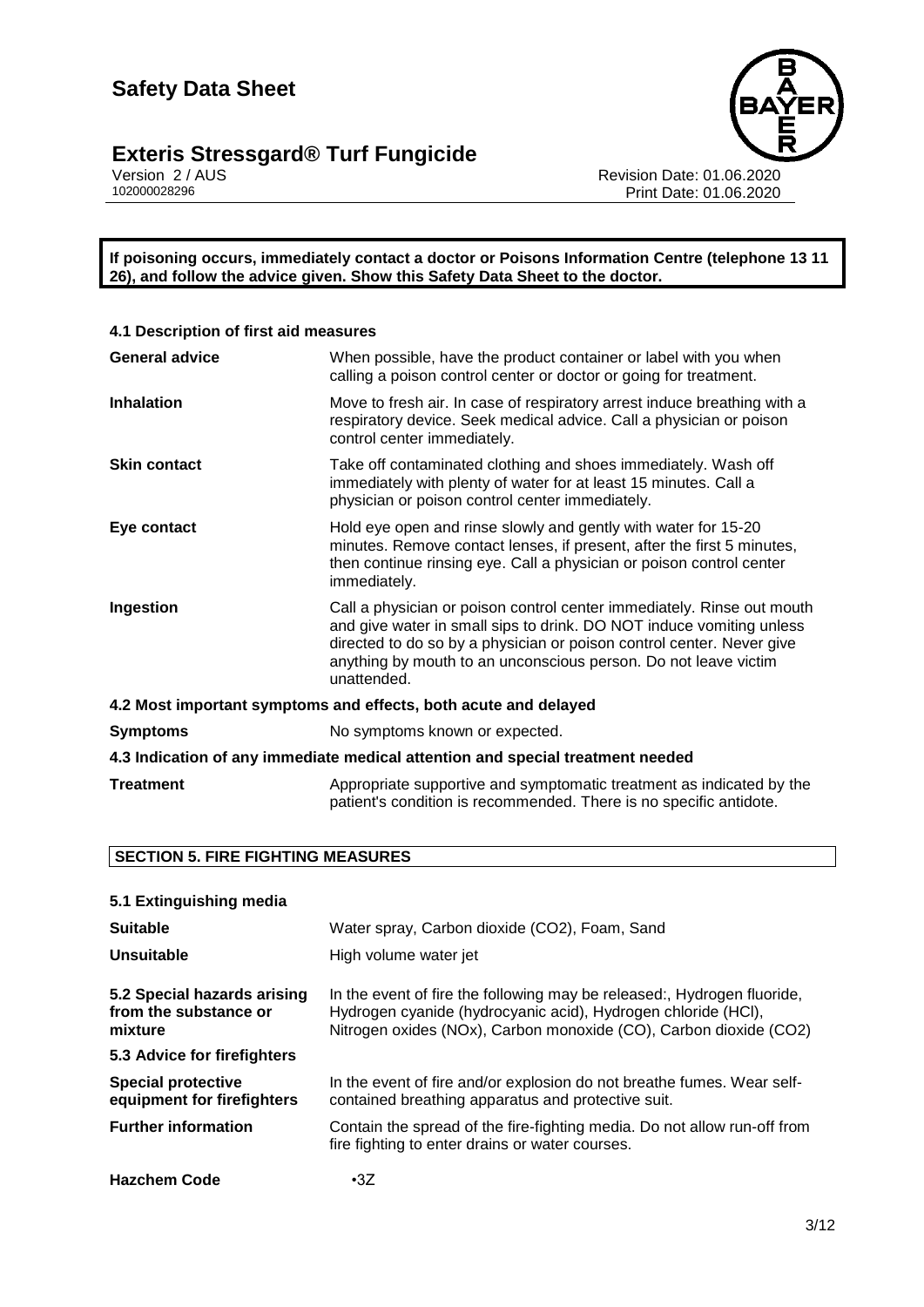## **Exteris Stressgard® Turf Fungicide** Version 2/AUS



Version 2 / AUS **Revision Date: 01.06.2020**<br>102000028296 Print Date: 01.06.2020 Print Date: 01.06.2020

### **SECTION 6. ACCIDENTAL RELEASE MEASURES**

| 6.1 Personal precautions, protective equipment and emergency procedures |                                                                                                                                                                                                                                                                     |  |  |  |  |
|-------------------------------------------------------------------------|---------------------------------------------------------------------------------------------------------------------------------------------------------------------------------------------------------------------------------------------------------------------|--|--|--|--|
| <b>Precautions</b>                                                      | Avoid contact with spilled product or contaminated surfaces. Use<br>personal protective equipment.                                                                                                                                                                  |  |  |  |  |
| <b>6.2 Environmental</b><br>precautions                                 | Do not allow to get into surface water, drains and ground water.                                                                                                                                                                                                    |  |  |  |  |
| 6.3 Methods and materials for containment and cleaning up               |                                                                                                                                                                                                                                                                     |  |  |  |  |
| Methods for cleaning up                                                 | Soak up with inert absorbent material (e.g. sand, silica gel, acid<br>binder, universal binder, sawdust). Collect and transfer the product<br>into a properly labelled and tightly closed container. Clean floors and<br>contaminated objects with plenty of water. |  |  |  |  |
| 6.4 Reference to other<br>sections                                      | Information regarding safe handling, see section 7.<br>Information regarding personal protective equipment, see section 8.<br>Information regarding waste disposal, see section 13.                                                                                 |  |  |  |  |

#### **SECTION 7. HANDLING AND STORAGE**

#### **7.1 Precautions for safe handling**

| Advice on safe handling | Use only in area provided with appropriate exhaust ventilation.                                                                                                                                                                                                                                      |  |  |  |
|-------------------------|------------------------------------------------------------------------------------------------------------------------------------------------------------------------------------------------------------------------------------------------------------------------------------------------------|--|--|--|
| <b>Hygiene measures</b> | Avoid contact with skin, eyes and clothing. Keep working clothes<br>separately. Wash hands before breaks and immediately after handling<br>the product. Remove soiled clothing immediately and clean thoroughly<br>before using again. Garments that cannot be cleaned must be<br>destroyed (burnt). |  |  |  |

#### **7.2 Conditions for safe storage, including any incompatibilities**

| Requirements for storage<br>areas and containers | Store in a place accessible by authorized persons only. Keep containers<br>tightly closed in a dry, cool and well-ventilated place. Store in original<br>container. Keep away from direct sunlight. Protect from frost. |
|--------------------------------------------------|-------------------------------------------------------------------------------------------------------------------------------------------------------------------------------------------------------------------------|
| Advice on common storage                         | Keep away from food, drink and animal feedingstuffs.                                                                                                                                                                    |

#### **SECTION 8. EXPOSURE CONTROLS / PERSONAL PROTECTION**

#### **8.1 Control parameters**

| <b>Components</b> | CAS-No.       | <b>Control parameters</b>        | <b>Update</b> | <b>Basis</b> |
|-------------------|---------------|----------------------------------|---------------|--------------|
| Fluopyram         | 658066-35-4   | $0.34$ mg/m $3$<br>(TWA)         |               | OES BCS*     |
| Trifloxystrobin   | 141517-21-7   | $2.7 \text{ mg/m}$ 3<br>(SK-SEN) |               | OES BCS*     |
| 1,2-Propanediol   | $57 - 55 - 6$ | $10$ mg/m $3$<br>(TWA)           | 12 2011       | AU NOEL      |
| (Particulate.)    |               |                                  |               |              |
| 1,2-Propanediol   | $57 - 55 - 6$ | 474 mg/m3/150 ppm                | 12 2011       | AU NOEL      |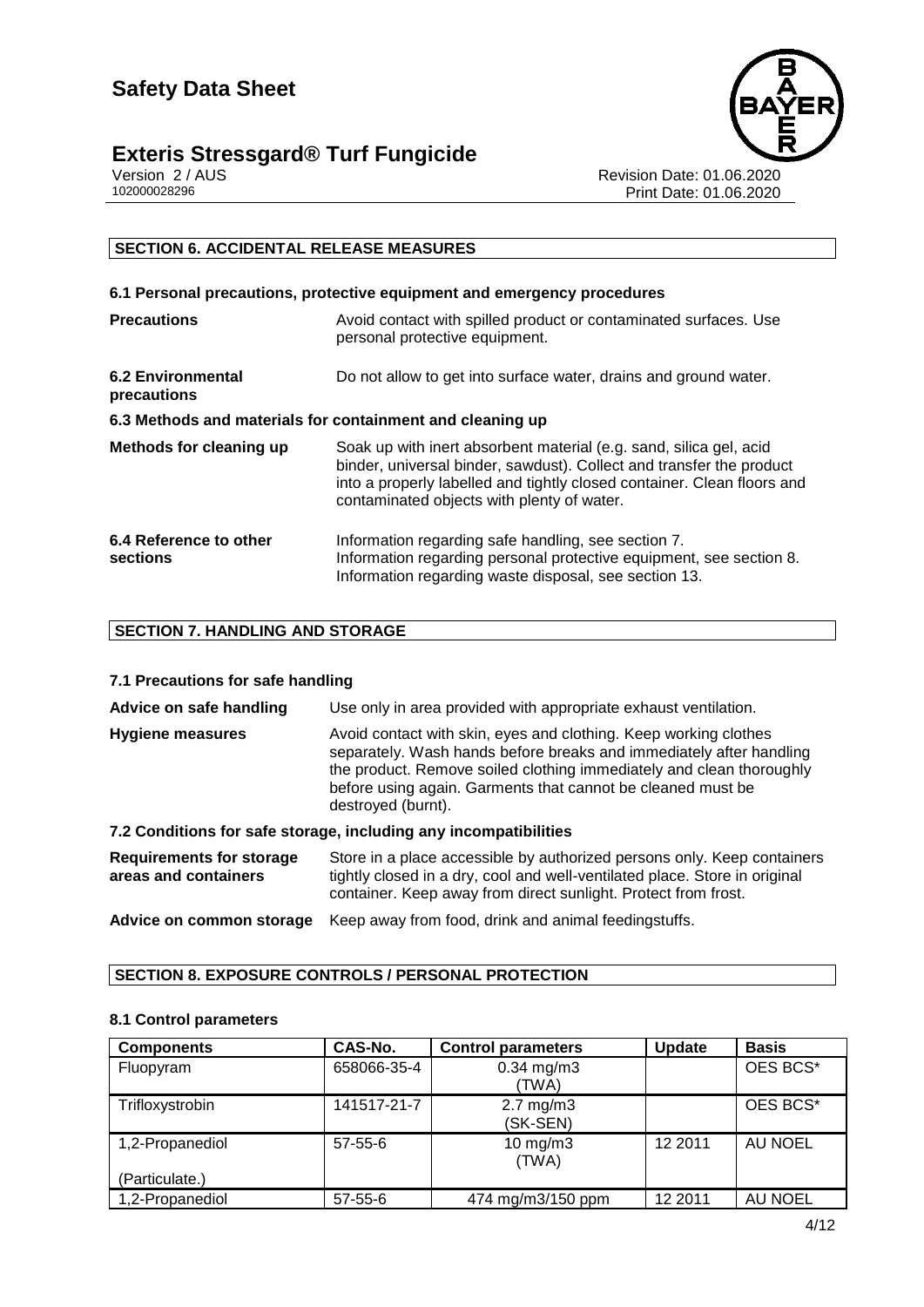



Version 2 / AUS Revision Date: 01.06.2020 102000028296 Print Date: 01.06.2020

| (Total vapour and<br>particulates.)    |           | (TWA)                  |         |          |
|----------------------------------------|-----------|------------------------|---------|----------|
| potassium hydroxide;<br>caustic potash | 1310-58-3 | $2$ mg/m $3$<br>(PEAK) | 12 2011 | AU NOEL  |
| potassium hydroxide;<br>caustic potash | 1310-58-3 | $2$ mg/m $3$<br>(TLV)  |         | OES BCS* |

\*OES BCS: Internal Bayer AG, Crop Science Division "Occupational Exposure Standard"

#### **8.2 Exposure controls**

| <b>Respiratory protection</b>      | Respiratory protection is not required under anticipated<br>circumstances of exposure.<br>instructions regarding wearing and maintenance.                                                                                                                                                                                                  | Respiratory protection should only be used to control residual risk of<br>short duration activities, when all reasonably practicable steps have<br>been taken to reduce exposure at source e.g. containment and/or<br>local extract ventilation. Always follow respirator manufacturer's                                                                                                                                                                                                                                                                                                       |
|------------------------------------|--------------------------------------------------------------------------------------------------------------------------------------------------------------------------------------------------------------------------------------------------------------------------------------------------------------------------------------------|------------------------------------------------------------------------------------------------------------------------------------------------------------------------------------------------------------------------------------------------------------------------------------------------------------------------------------------------------------------------------------------------------------------------------------------------------------------------------------------------------------------------------------------------------------------------------------------------|
| <b>Hand protection</b>             | contact time.<br>drinking, smoking or using the toilet.<br>Material<br>Rate of permeability<br>Glove thickness<br>Protective index<br><b>Directive</b>                                                                                                                                                                                     | Please observe the instructions regarding permeability and<br>breakthrough time which are provided by the supplier of the gloves.<br>Also take into consideration the specific local conditions under which<br>the product is used, such as the danger of cuts, abrasion, and the<br>Wash gloves when contaminated. Dispose of when contaminated<br>inside, when perforated or when contamination on the outside cannot<br>be removed. Wash hands frequently and always before eating,<br>Nitrile rubber<br>$>480$ min<br>$> 0.4$ mm<br>Class 6<br>Protective gloves complying with EN<br>374. |
| Eye protection                     |                                                                                                                                                                                                                                                                                                                                            | Wear goggles (conforming to EN166, Field of Use $=$ 5 or equivalent).                                                                                                                                                                                                                                                                                                                                                                                                                                                                                                                          |
| Skin and body protection           | Wear standard coveralls and Category 3 Type 4 suit.<br>If there is a risk of significant exposure, consider a higher protective<br>type suit.<br>Wear two layers of clothing wherever possible. Polyester/cotton or<br>cotton overalls should be worn under chemical protection suit and<br>should be professionally laundered frequently. |                                                                                                                                                                                                                                                                                                                                                                                                                                                                                                                                                                                                |
| <b>General protective measures</b> | and/or leaflet. In all other cases the above mentioned<br>recommendations would apply.                                                                                                                                                                                                                                                     | In normal use and handling conditions please refer to the label                                                                                                                                                                                                                                                                                                                                                                                                                                                                                                                                |
| <b>Engineering Controls</b>        |                                                                                                                                                                                                                                                                                                                                            |                                                                                                                                                                                                                                                                                                                                                                                                                                                                                                                                                                                                |
| Advice on safe handling            |                                                                                                                                                                                                                                                                                                                                            | Use only in area provided with appropriate exhaust ventilation.                                                                                                                                                                                                                                                                                                                                                                                                                                                                                                                                |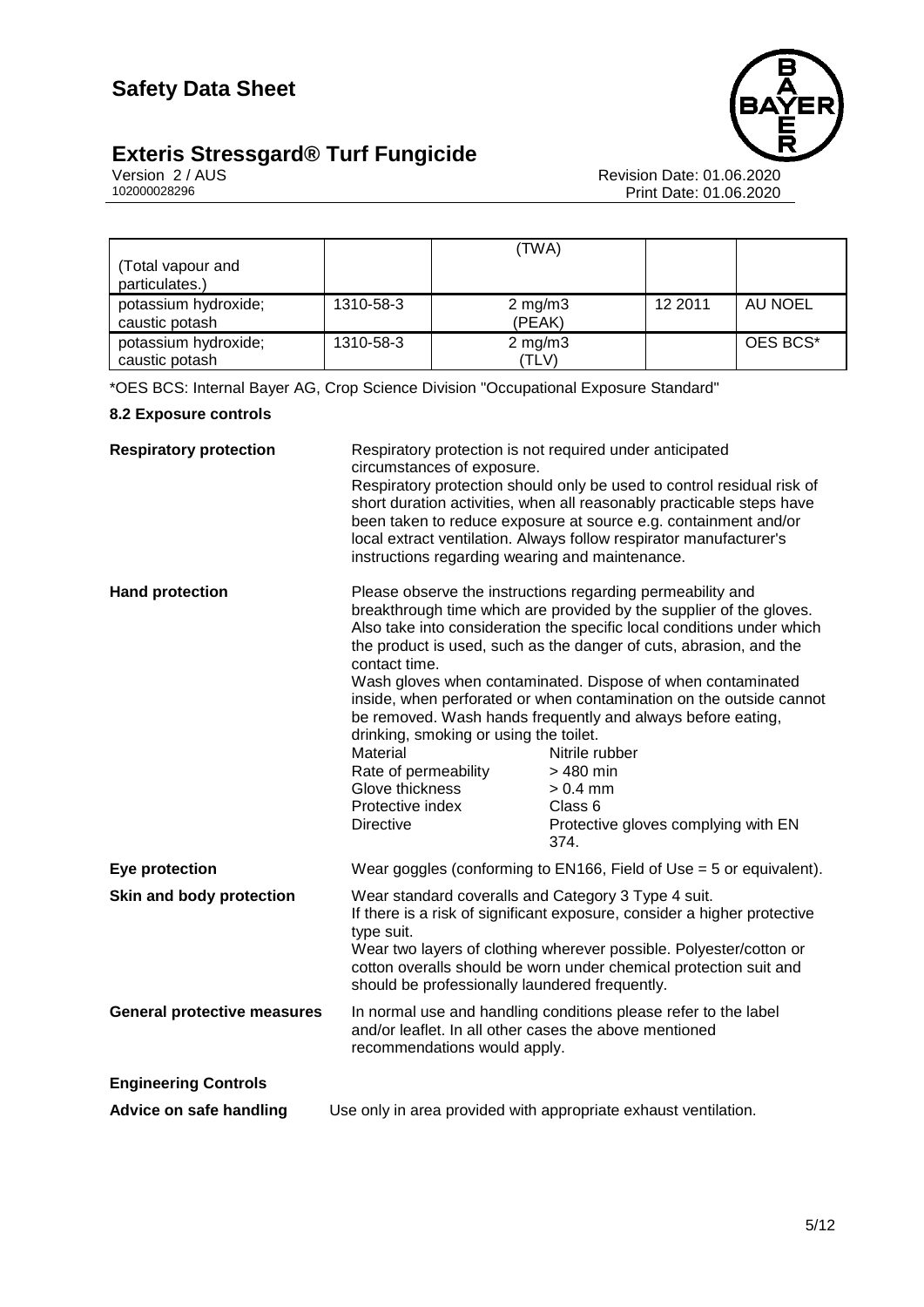

Version 2 / AUS Revision Date: 01.06.2020 102000028296 Print Date: 01.06.2020

#### **SECTION 9. PHYSICAL AND CHEMICAL PROPERTIES**

#### **9.1 Information on basic physical and chemical properties**

| <b>Form</b>                                              |                                       | suspension                                                   |
|----------------------------------------------------------|---------------------------------------|--------------------------------------------------------------|
| <b>Colour</b>                                            |                                       | green                                                        |
| Odour                                                    |                                       | characteristic                                               |
| <b>Odour Threshold</b>                                   |                                       | No data available                                            |
| рH                                                       |                                       | 5.0 - 7.0 (100 %) (23 °C)                                    |
| <b>Melting point/range</b>                               |                                       | No data available                                            |
| <b>Boiling Point</b>                                     |                                       | No data available                                            |
| <b>Flash point</b>                                       |                                       | $>93.3$ °C                                                   |
| <b>Flammability</b>                                      |                                       | No data available                                            |
| <b>Auto-ignition temperature</b>                         |                                       | 420 °C                                                       |
| <b>Minimum ignition energy</b>                           |                                       | Not applicable                                               |
| Self-accelarating<br>decomposition temperature<br>(SADT) |                                       | No data available                                            |
| <b>Upper explosion limit</b>                             |                                       | No data available                                            |
| <b>Lower explosion limit</b>                             |                                       | No data available                                            |
| Vapour pressure                                          |                                       | No data available                                            |
| <b>Evaporation rate</b>                                  |                                       | No data available                                            |
| <b>Relative vapour density</b>                           |                                       | No data available                                            |
| <b>Relative density</b>                                  |                                       | No data available                                            |
| <b>Density</b>                                           |                                       | 1.05 g/cm <sup>3</sup> (20 °C)                               |
| <b>Water solubility</b>                                  |                                       | dispersible                                                  |
| Partition coefficient: n-<br>octanol/water               |                                       | Fluopyram: log Pow: 3.3                                      |
|                                                          | Trifloxystrobin: log Pow: 4.5 (25 °C) |                                                              |
| Viscosity, dynamic                                       |                                       | 60 - 200 mPa.s (20 °C) Velocity gradient 20 /s               |
|                                                          |                                       | 25 - 75 mPa.s (20 °C) Velocity gradient 100 /s               |
| <b>Viscosity, kinematic</b>                              |                                       | No data available                                            |
| <b>Surface tension</b>                                   |                                       | 33.0 mN/m (20 °C)                                            |
| <b>Oxidizing properties</b>                              |                                       | No oxidizing properties                                      |
| <b>Explosivity</b>                                       |                                       | Not explosive                                                |
| 9.2 Other information                                    |                                       | Further safety related physical-chemical data are not known. |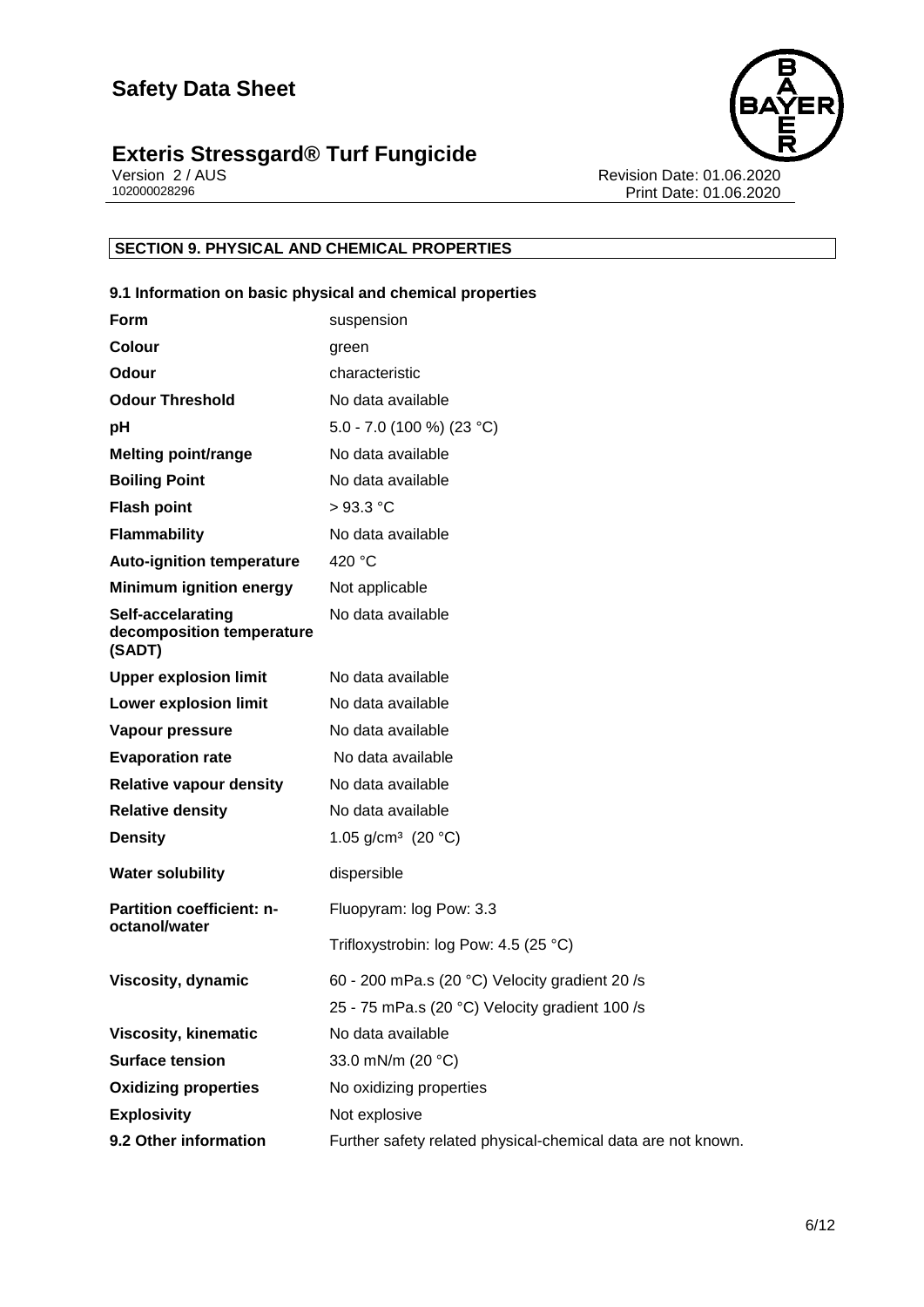



Version 2 / AUS Revision Date: 01.06.2020 Print Date: 01.06.2020

#### **SECTION 10. STABILITY AND REACTIVITY**

| 10.1 Reactivity                                 |                                                                                         |
|-------------------------------------------------|-----------------------------------------------------------------------------------------|
| <b>Thermal decomposition</b>                    | Stable under normal conditions.                                                         |
| <b>10.2 Chemical stability</b>                  | Stable under recommended storage conditions.                                            |
| 10.3 Possibility of<br>hazardous reactions      | No hazardous reactions when stored and handled according to<br>prescribed instructions. |
| 10.4 Conditions to avoid                        | Extremes of temperature and direct sunlight.                                            |
| 10.5 Incompatible materials                     | Store only in the original container.                                                   |
| <b>10.6 Hazardous</b><br>decomposition products | No decomposition products expected under normal conditions of use.                      |

#### **SECTION 11. TOXICOLOGICAL INFORMATION**

#### **11.1 Information on toxicological effects**

| <b>Acute oral toxicity</b>                  | LD50 (Rat) $> 5,000$ mg/kg<br>Test conducted with a similar formulation.                                                    |
|---------------------------------------------|-----------------------------------------------------------------------------------------------------------------------------|
| <b>Acute inhalation toxicity</b>            | $LC50$ (Rat) > 4.62 mg/l<br>Test conducted with a similar formulation.                                                      |
| <b>Acute dermal toxicity</b>                | $LD50$ (Rat) $> 5,000$ mg/kg<br>Test conducted with a similar formulation.                                                  |
| <b>Skin corrosion/irritation</b>            | slight irritation (Rabbit)<br>Test conducted with a similar formulation.                                                    |
| Serious eye damage/eye<br>irritation        | Mild eye irritation. (Rabbit)<br>Test conducted with a similar formulation.                                                 |
| <b>Respiratory or skin</b><br>sensitisation | Sensitising (Mouse)<br>OECD Test Guideline 429, local lymph node assay (LLNA)<br>Test conducted with a similar formulation. |

#### **Assessment mutagenicity**

Fluopyram was not mutagenic or genotoxic in a battery of in vitro and in vivo tests. Trifloxystrobin was not mutagenic or genotoxic in a battery of in vitro and in vivo tests.

#### **Assessment carcinogenicity**

Fluopyram caused at high dose levels an increased incidence of tumours in rats in the following organ(s): Liver.

Fluopyram caused at high dose levels an increased incidence of tumours in mice in the following organ(s): Thyroid.

The tumours seen with Fluopyram were caused through a non-genotoxic mechanism, which is not relevant at low doses. The mechanism that triggers these tumours is not relevant to humans. Trifloxystrobin was not carcinogenic in lifetime feeding studies in rats and mice.

#### **Assessment toxicity to reproduction**

Fluopyram caused reproduction toxicity in a two-generation study in rats only at dose levels also toxic to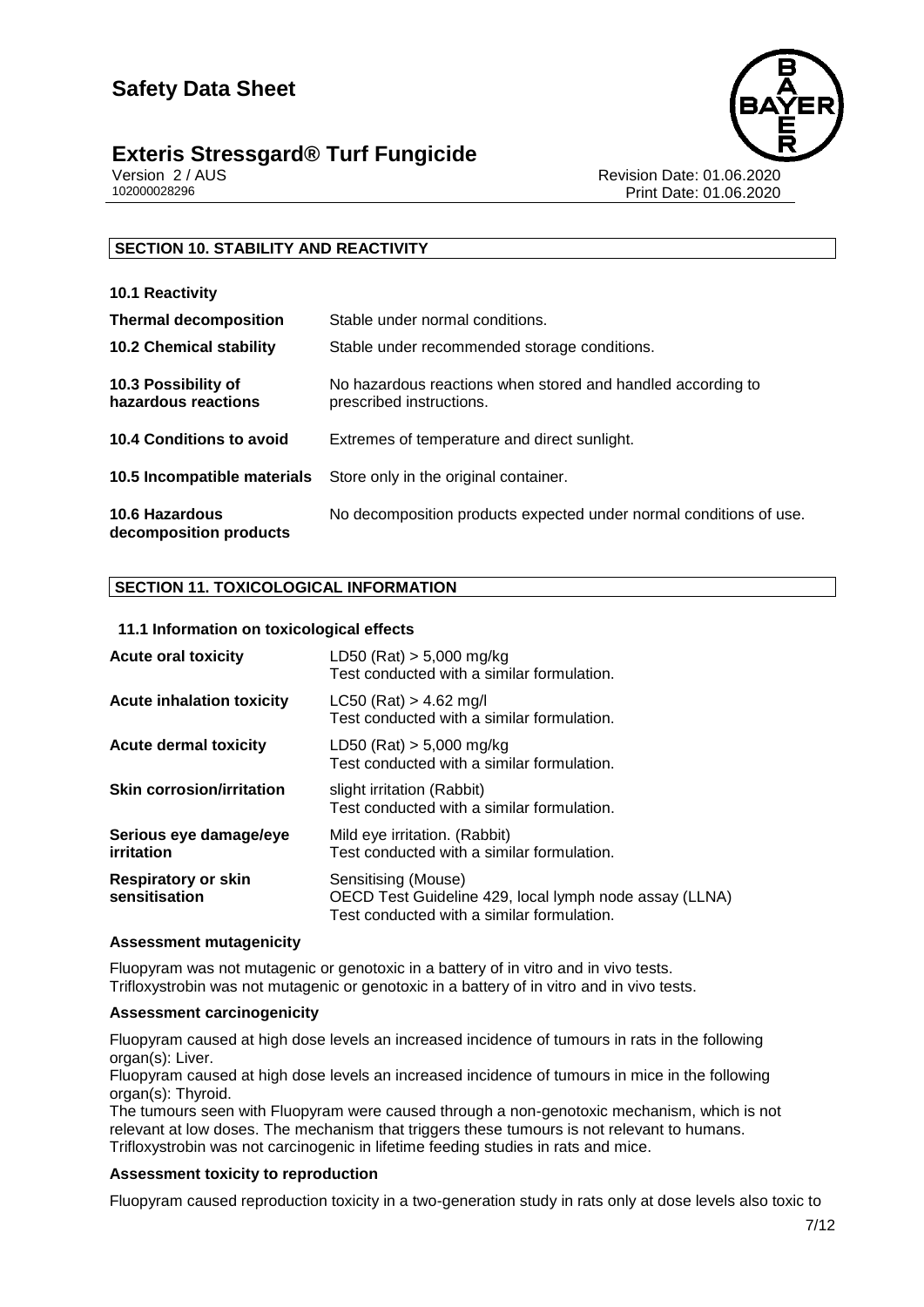

Version 2 / AUS Revision Date: 01.06.2020 102000028296 Print Date: 01.06.2020

the parent animals. The reproduction toxicity seen with Fluopyram is related to parental toxicity. Trifloxystrobin caused reduced body weight development in offspring during lactation only at doses also **I** producing systemic toxicity in adult rats.

#### **Assessment developmental toxicity**

Fluopyram caused developmental toxicity only at dose levels toxic to the dams. The developmental effects seen with Fluopyram are related to maternal toxicity.

Trifloxystrobin caused developmental toxicity only at dose levels toxic to the dams. The developmental effects seen with Trifloxystrobin are related to maternal toxicity.

#### **Assessment STOT Specific target organ toxicity – single exposure**

Fluopyram: Based on available data, the classification criteria are not met.

Trifloxystrobin: Based on available data, the classification criteria are not met.

#### **Assessment STOT Specific target organ toxicity – repeated exposure**

Fluopyram did not cause specific target organ toxicity in experimental animal studies. Trifloxystrobin did not cause specific target organ toxicity in experimental animal studies.

#### **Aspiration hazard**

Based on available data, the classification criteria are not met.

#### **Information on likely routes of exposure**

May cause sensitisation by skin contact. Mild eye irritation. Skin contact, Eye contact, Ingestion, Inhalation

#### **Early onset symptoms related to exposure** Refer to Section 4

#### **Delayed health effects from exposure**

Refer to Section 11

#### **Exposure levels and health effects**

Refer to Section 4

## **Interactive effects**

Not known

**When specific chemical data is not available** Not applicable

#### **Mixture of chemicals** Refer to Section 2.1

#### **Further information**

No further toxicological information is available.

#### **SECTION 12. ECOLOGICAL INFORMATION**

**12.1 Toxicity**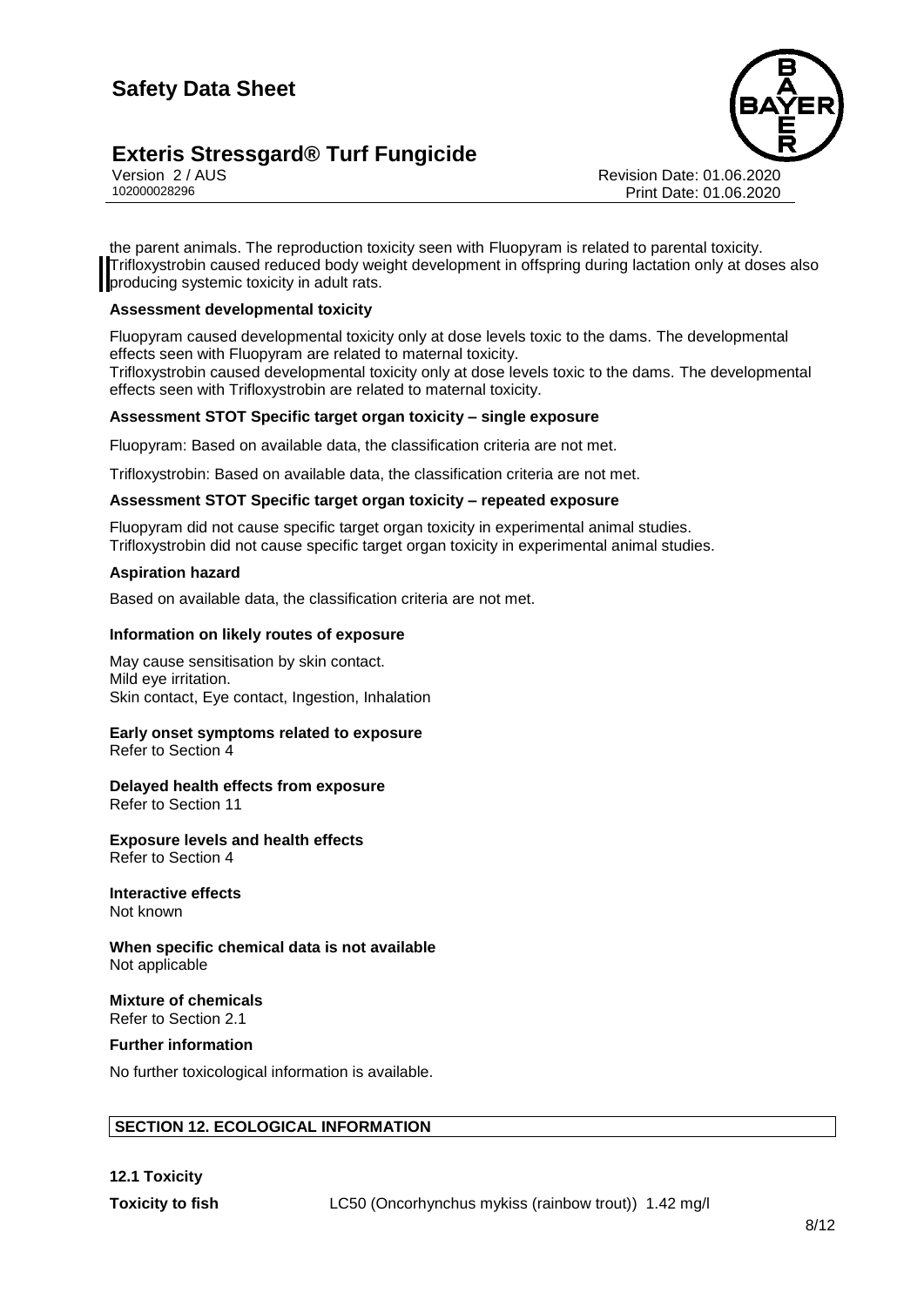

Version 2 / AUS Revision Date: 01.06.2020 Print Date: 01.06.2020

|                                             | Exposure time: 96 h                                                                                                                                                                                                       |  |
|---------------------------------------------|---------------------------------------------------------------------------------------------------------------------------------------------------------------------------------------------------------------------------|--|
| <b>Toxicity to aquatic</b><br>invertebrates | EC50 (Daphnia magna (Water flea)) 0.75 mg/l<br>Exposure time: 48 h<br>LC50 (Mysidopsis bahia (mysid shrimp)) 0.00862 mg/l<br>Exposure time: 96 h<br>The value mentioned relates to the active ingredient trifloxystrobin. |  |
| <b>Toxicity to aquatic plants</b>           | EC50 (Raphidocelis subcapitata (freshwater green alga)) 5.25 mg/l<br>Growth rate; Exposure time: 72 h                                                                                                                     |  |
|                                             | EC10 (Desmodesmus subspicatus (green algae)) 0.0025 mg/l<br>Growth rate; Exposure time: 72 h<br>The value mentioned relates to the active ingredient trifloxystrobin.                                                     |  |
| 12.2 Persistence and degradability          |                                                                                                                                                                                                                           |  |
| <b>Biodegradability</b>                     | Fluopyram:<br>Not rapidly biodegradable<br>Trifloxystrobin:<br>Not rapidly biodegradable                                                                                                                                  |  |
| Koc                                         | Fluopyram: Koc: 279<br>Trifloxystrobin: Koc: 2377                                                                                                                                                                         |  |
| 12.3 Bioaccumulative potential              |                                                                                                                                                                                                                           |  |
| <b>Bioaccumulation</b>                      | Fluopyram: Bioconcentration factor (BCF) 18<br>Does not bioaccumulate.<br>Trifloxystrobin: Bioconcentration factor (BCF) 431<br>Does not bioaccumulate.                                                                   |  |
| 12.4 Mobility in soil                       |                                                                                                                                                                                                                           |  |
| <b>Mobility in soil</b>                     | Fluopyram: Moderately mobile in soils<br>Trifloxystrobin: Slightly mobile in soils                                                                                                                                        |  |
| 12.5 Other adverse effects                  |                                                                                                                                                                                                                           |  |
| <b>Additional ecological</b><br>information | No other effects to be mentioned.                                                                                                                                                                                         |  |

#### **SECTION 13. DISPOSAL CONSIDERATIONS**

Triple-rinse containers before disposal. Add rinsings to spray tank. Do not dispose of undiluted chemicals on site. If recycling, replace cap and return clean containers to recycler or designated collection point. If not recycling, break, crush, or puncture and deliver empty packaging to an approved waste management facility. If an approved waste management facility is not available, bury the empty packaging 500 mm below the surface in a disposal pit specifically marked and set up for this purpose, clear of waterways, desirable vegetation and tree roots, in compliance with relevant Local, State or Territory government regulations. Do not burn empty containers or product. Do not reuse container for any other purpose.

#### **SECTION 14. TRANSPORT INFORMATION**

**ADG**

| UN number                  | 3082 |
|----------------------------|------|
| Transport hazard class(es) | 9    |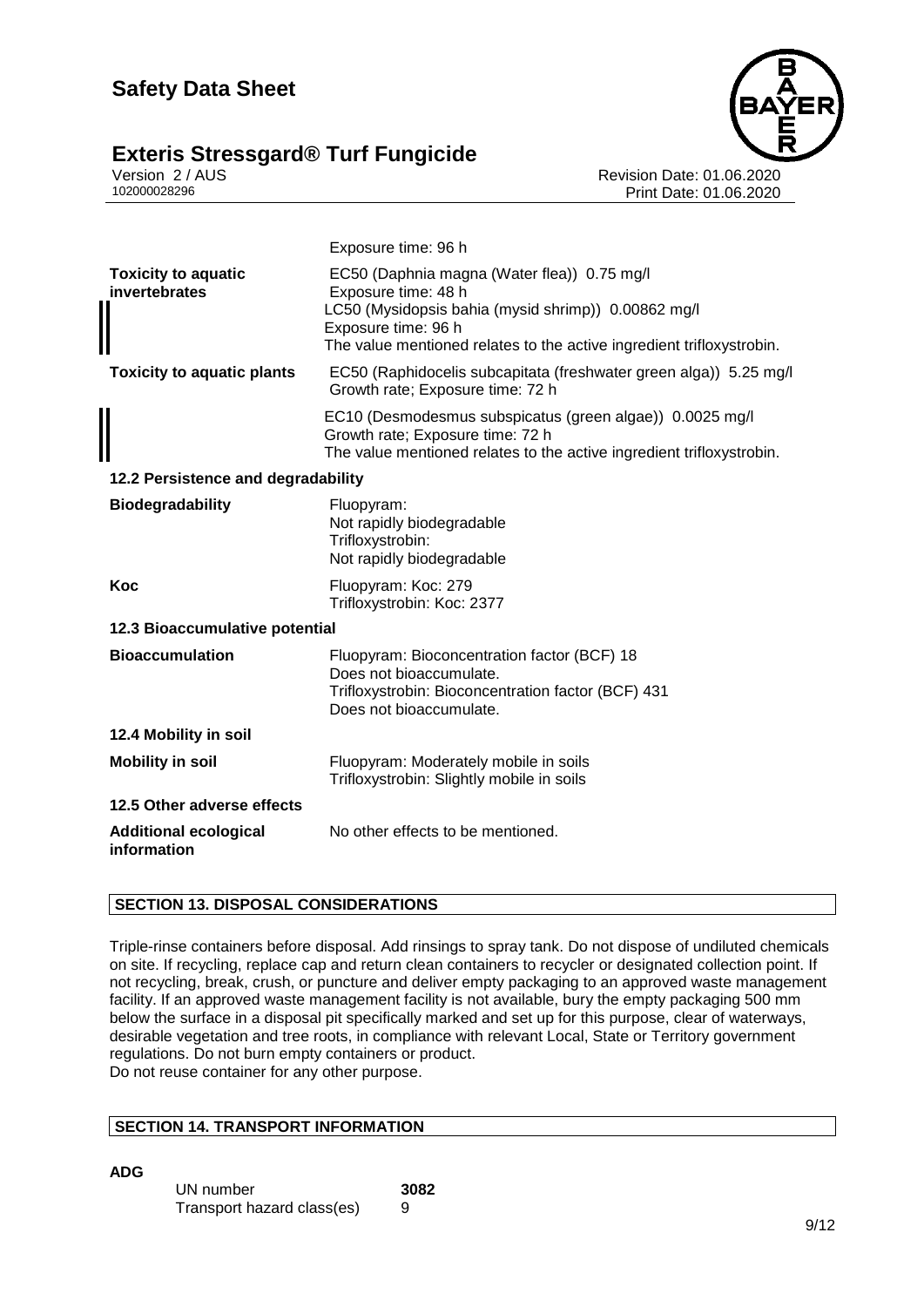# **Exteris Stressgard® Turf Fungicide** Version 2/AUS



Version 2 / AUS Revision Date: 01.06.2020 Print Date: 01.06.2020

|             | <b>Subsidiary Risk</b><br>Packaging group<br>Description of the goods<br>Hazchem Code                                                        | <b>None</b><br>Ш<br>ENVIRONMENTALLY HAZARDOUS SUBSTANCE, LIQUID,<br>N.O.S.<br>(TRIFLOXYSTROBIN SOLUTION)<br>$\cdot 37$                                                          |
|-------------|----------------------------------------------------------------------------------------------------------------------------------------------|---------------------------------------------------------------------------------------------------------------------------------------------------------------------------------|
| b) IBCs     | subject to this Code when transported by road or rail in;                                                                                    | AU01: Environmentally Hazardous Substances meeting the descriptions of UN 3077 or UN 3082 are not<br>a) packagings that do not incorporate a receptacle exceeding 500 kg(L); or |
| <b>IMDG</b> |                                                                                                                                              |                                                                                                                                                                                 |
|             | UN number<br>Transport hazard class(es)<br><b>Subsidiary Risk</b><br>Packaging group<br>Marine pollutant<br>Description of the goods         | 3082<br>9<br>None<br>Ш<br><b>YES</b><br>ENVIRONMENTALLY HAZARDOUS SUBSTANCE, LIQUID,<br>N.O.S.<br>(TRIFLOXYSTROBIN SOLUTION)                                                    |
| <b>IATA</b> | UN number<br>Transport hazard class(es)<br><b>Subsidiary Risk</b><br>Packaging group<br>Environm, Hazardous Mark<br>Description of the goods | 3082<br>9<br>None<br>Ш<br><b>YES</b><br>ENVIRONMENTALLY HAZARDOUS SUBSTANCE, LIQUID,<br>N.O.S.<br>(TRIFLOXYSTROBIN SOLUTION)                                                    |

#### **SECTION 15. REGULATORY INFORMATION**

Registered according to the Agricultural and Veterinary Chemicals Code Act 1994 Australian Pesticides and Veterinary Medicines Authority approval number: 83704

#### **SECTION 16. OTHER INFORMATION**

**Trademark information** Exteris Stressgard® is a Registered Trademark of the Bayer Group.

#### **Abbreviations and acronyms**

| <b>ADN</b>     | European Agreement concerning the International Carriage of Dangerous Goods by<br><b>Inland Waterways</b> |
|----------------|-----------------------------------------------------------------------------------------------------------|
| <b>ADR</b>     | European Agreement concerning the International Carriage of Dangerous Goods by<br>Road                    |
| <b>ATE</b>     | Acute toxicity estimate                                                                                   |
| AU OEL         | Australia. OELs. (Adopted National Exposure Standards for Atmospheric                                     |
|                | Contaminants in the Occupational Environment)                                                             |
| CAS-Nr.        | <b>Chemical Abstracts Service number</b>                                                                  |
| <b>CEILING</b> | Ceiling Limit Value                                                                                       |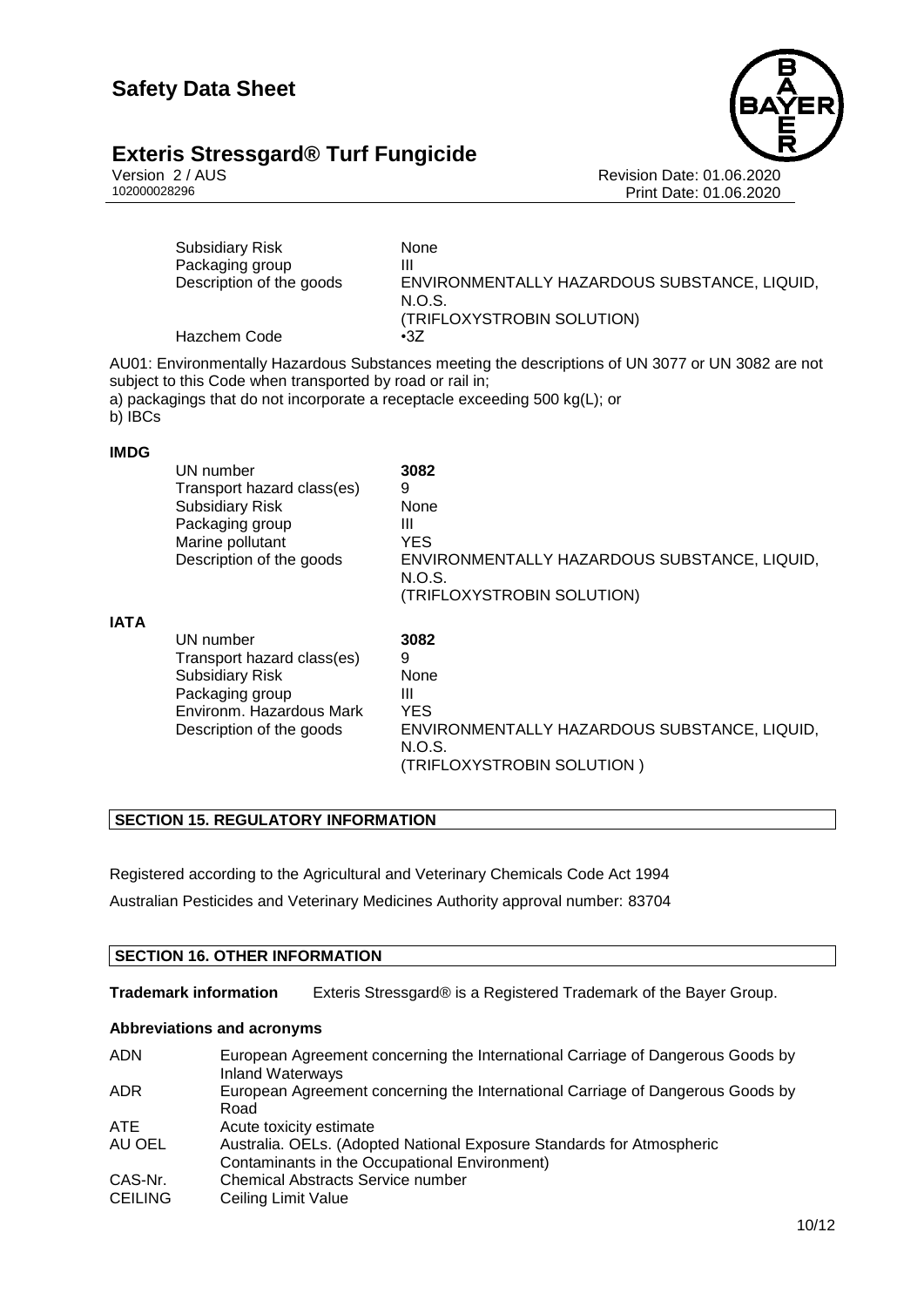

Version 2 / AUS Revision Date: 01.06.2020 Print Date: 01.06.2020

| Concentration                                                                                                                                                                                                                                                                                                                                                                                                                               |
|---------------------------------------------------------------------------------------------------------------------------------------------------------------------------------------------------------------------------------------------------------------------------------------------------------------------------------------------------------------------------------------------------------------------------------------------|
| European community number                                                                                                                                                                                                                                                                                                                                                                                                                   |
| Effective concentration to x %                                                                                                                                                                                                                                                                                                                                                                                                              |
| European inventory of existing commercial substances                                                                                                                                                                                                                                                                                                                                                                                        |
| European list of notified chemical substances                                                                                                                                                                                                                                                                                                                                                                                               |
| European Standard                                                                                                                                                                                                                                                                                                                                                                                                                           |
| European Union                                                                                                                                                                                                                                                                                                                                                                                                                              |
| International Air Transport Association                                                                                                                                                                                                                                                                                                                                                                                                     |
| International Code for the Construction and Equipment of Ships Carrying Dangerous<br>Chemicals in Bulk (IBC Code)                                                                                                                                                                                                                                                                                                                           |
| Inhibition concentration to x %                                                                                                                                                                                                                                                                                                                                                                                                             |
| <b>International Maritime Dangerous Goods</b>                                                                                                                                                                                                                                                                                                                                                                                               |
| Lethal concentration to x %                                                                                                                                                                                                                                                                                                                                                                                                                 |
| Lethal dose to x %                                                                                                                                                                                                                                                                                                                                                                                                                          |
| Lowest observed effect concentration/level                                                                                                                                                                                                                                                                                                                                                                                                  |
| MARPOL: International Convention for the prevention of marine pollution from ships                                                                                                                                                                                                                                                                                                                                                          |
| Not otherwise specified                                                                                                                                                                                                                                                                                                                                                                                                                     |
| No observed effect concentration/level                                                                                                                                                                                                                                                                                                                                                                                                      |
| Organization for Economic Co-operation and Development                                                                                                                                                                                                                                                                                                                                                                                      |
| OES BCS: Internal Bayer AG, Crop Science Division "Occupational Exposure<br>Standard"                                                                                                                                                                                                                                                                                                                                                       |
| PEAK: Exposure Standard - Peak means a maximum or peak airborne concentration                                                                                                                                                                                                                                                                                                                                                               |
| of a particular substance determined over the shortest analytically practicable period of                                                                                                                                                                                                                                                                                                                                                   |
| time which does not exceed 15 minutes.                                                                                                                                                                                                                                                                                                                                                                                                      |
| Regulations concerning the International Carriage of Dangerous Goods by Rail                                                                                                                                                                                                                                                                                                                                                                |
| Skin sensitiser                                                                                                                                                                                                                                                                                                                                                                                                                             |
| SKIN_DES: Skin notation: Absorption through the skin may be a significant source of<br>exposure.                                                                                                                                                                                                                                                                                                                                            |
| STEL: Exposure standard - short term exposure limit (STEL): A 15 minute TWA<br>exposure which should not be exceeded at any time during a working day even if the<br>eight-hour TWA average is within the TWA exposure standard. Exposures at the STEL<br>should not be longer than 15 minutes and should not be repeated more than four times<br>per day. There should be at least 60 minutes between successive exposures at the<br>STEL. |
| TWA: Exposure standard - time-weighted average (TWA): The average airborne<br>concentration of a particular substance when calculated over a normal eight-hour<br>working day, for a five-day working week.                                                                                                                                                                                                                                 |
| Time weighted average                                                                                                                                                                                                                                                                                                                                                                                                                       |
| <b>United Nations</b>                                                                                                                                                                                                                                                                                                                                                                                                                       |
| World health organisation                                                                                                                                                                                                                                                                                                                                                                                                                   |
|                                                                                                                                                                                                                                                                                                                                                                                                                                             |

This SDS summarises our best knowledge of the health and safety hazard information of the product and how to safely handle and use the product in the workplace. Each user should read this SDS and consider the information in the context of how the product will be handled and used in the workplace including in conjunction with other products.

If clarification or further information is needed to ensure that an appropriate risk assessment can be made, the user should contact this company.

Our responsibility for products sold is subject to our standard terms and conditions, a copy of which is sent to our customers and is also available on request.

**Reason for Revision:** The following sections have been revised: Section 2: Hazards Identification. Section 3: Composition / Information on Ingredients. Section 11: Toxicological information on STOT (Specific Target Organ Toxicity) and CMR (Carcinogenic, Mutagenic and toxic to Reproduction). Section 12. Ecological information.